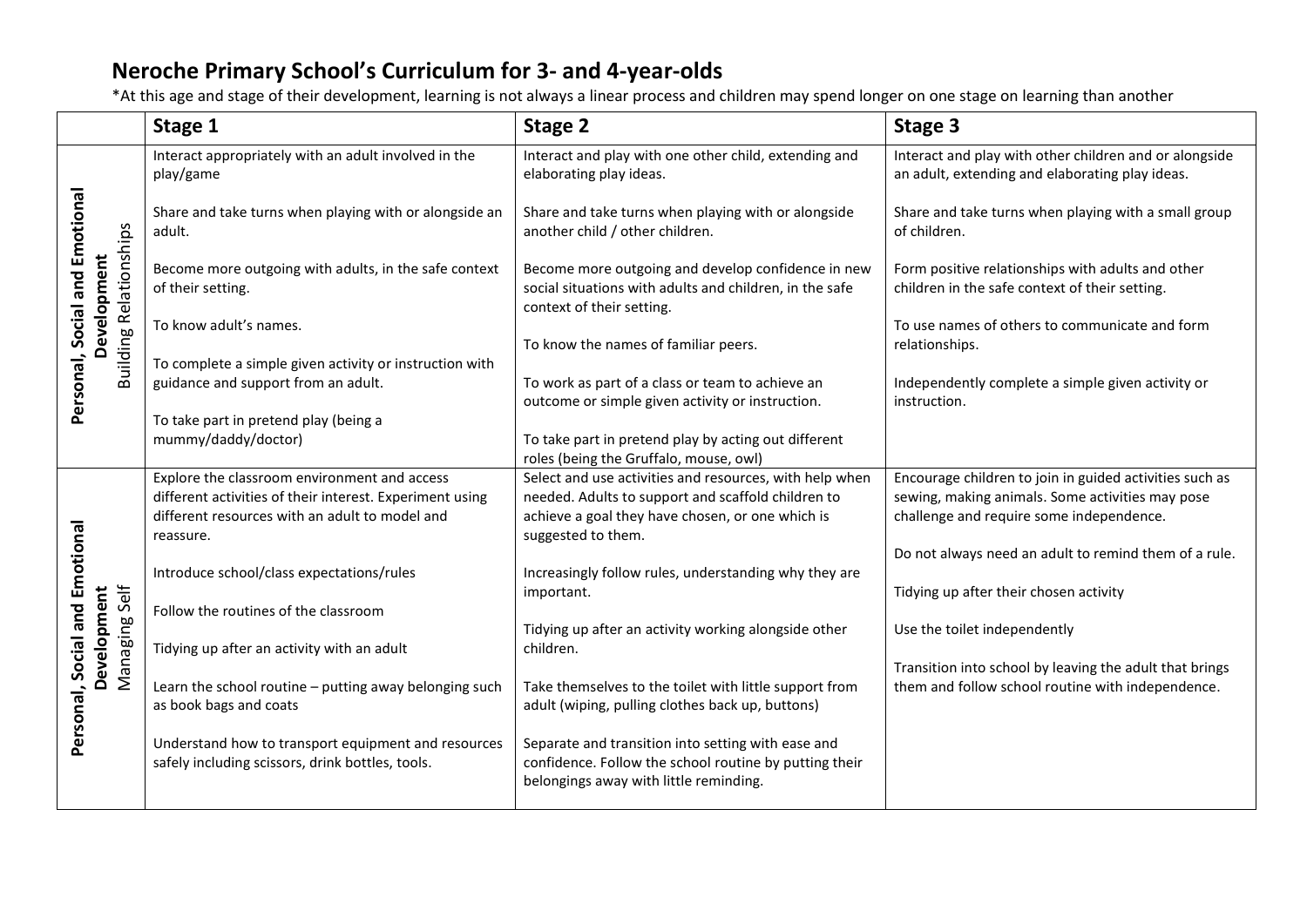|                                                                         | Express when they need the toilet and ask an adult for<br>help                                                                                          |                                                                                                                  |                                                                                                                                                                       |
|-------------------------------------------------------------------------|---------------------------------------------------------------------------------------------------------------------------------------------------------|------------------------------------------------------------------------------------------------------------------|-----------------------------------------------------------------------------------------------------------------------------------------------------------------------|
|                                                                         | Separate from main career with support and<br>reassurance from adult.                                                                                   |                                                                                                                  |                                                                                                                                                                       |
|                                                                         | Identify basic feelings 'happy' 'sad' 'angry' 'tired'                                                                                                   | Talk about their feelings using words like 'happy', 'sad',<br>'angry' or 'worried'.                              | Talk about and understand how others might be<br>feeling.                                                                                                             |
| <b>Emotional Development</b><br>Personal, Social and<br>Self-regulation | Approach activities alongside or with an adult for<br>reassurance.                                                                                      | Approach new activities and observe or have a go<br>themselves.                                                  | To build self confidence and try new activities.                                                                                                                      |
|                                                                         | Ask an adult for help when unsure or conflict arises.                                                                                                   |                                                                                                                  | Talk with others to solve conflicts.                                                                                                                                  |
|                                                                         | To establish clear boundaries and routines.                                                                                                             | To help find a solution to conflict by suggesting ideas to<br>others or changing activity.                       | Interact appropriately in new social situations following<br>boundaries and routines with little reminding.                                                           |
|                                                                         |                                                                                                                                                         | Comply and understand why we have boundaries and<br>routines to keep ourselves and others safe.                  |                                                                                                                                                                       |
|                                                                         | Use `scissors to make snips of paper.                                                                                                                   | Use scissors to cut materials eg: plants, tissue paper,                                                          | Use scissors to cut a straight line then curved lines                                                                                                                 |
|                                                                         | Begin to explore using one handed tools and equipment<br>with scaffolding from an adult/ hand over hand help.<br>eg: scissors, scoops, pipits, hammers. | straws.<br>Use one handed tools and equipment safely.                                                            | Select the right resource to carry out their plan. Eg;<br>spade for digging a hole, scissors for cutting string.                                                      |
|                                                                         | Begin to show a preference for a dominant hand.                                                                                                         | Show a preference for a dominant hand.                                                                           | Use one handed tool's skilfully using their dominant<br>hand.                                                                                                         |
|                                                                         |                                                                                                                                                         | Use a spoon carefully to scoop up their chosen snack.                                                            |                                                                                                                                                                       |
| <b>Physical Development</b><br>Fine motor                               | Use a spoon to scoop up their chosen snack with<br>support.                                                                                             | Use cutlery correctly during role play scenarios.                                                                | Where appropriate eat independently using a knife and<br>a fork.                                                                                                      |
|                                                                         | Use a safety knife when preparing snack with an adult.                                                                                                  | Develop tripod grip to draw a picture and begin to form<br>some letters, e.g. letters in their name, early set 1 | Use a comfortable tripod grip with good control to<br>draw pictures and form some recognisable letters.                                                               |
|                                                                         | Use finger and thumb to pick up small objects.                                                                                                          | sound.                                                                                                           | Use a range of painting tools to paint a picture or make                                                                                                              |
|                                                                         | Point to illustrations and objects using index finger.                                                                                                  | Use tweezers to pick up small objects.                                                                           | purposeful marks.                                                                                                                                                     |
|                                                                         | Use pieces of chalk, pastels, paintbrush to make marks<br>holding between finger and thumb.                                                             | Use different sized painting tools to make strokes, lines<br>and circular marks.                                 | Make arrangements, representations and models using<br>different construction and malleable materials, e.g.<br>making food creatures/from dough, vehicles, buildings. |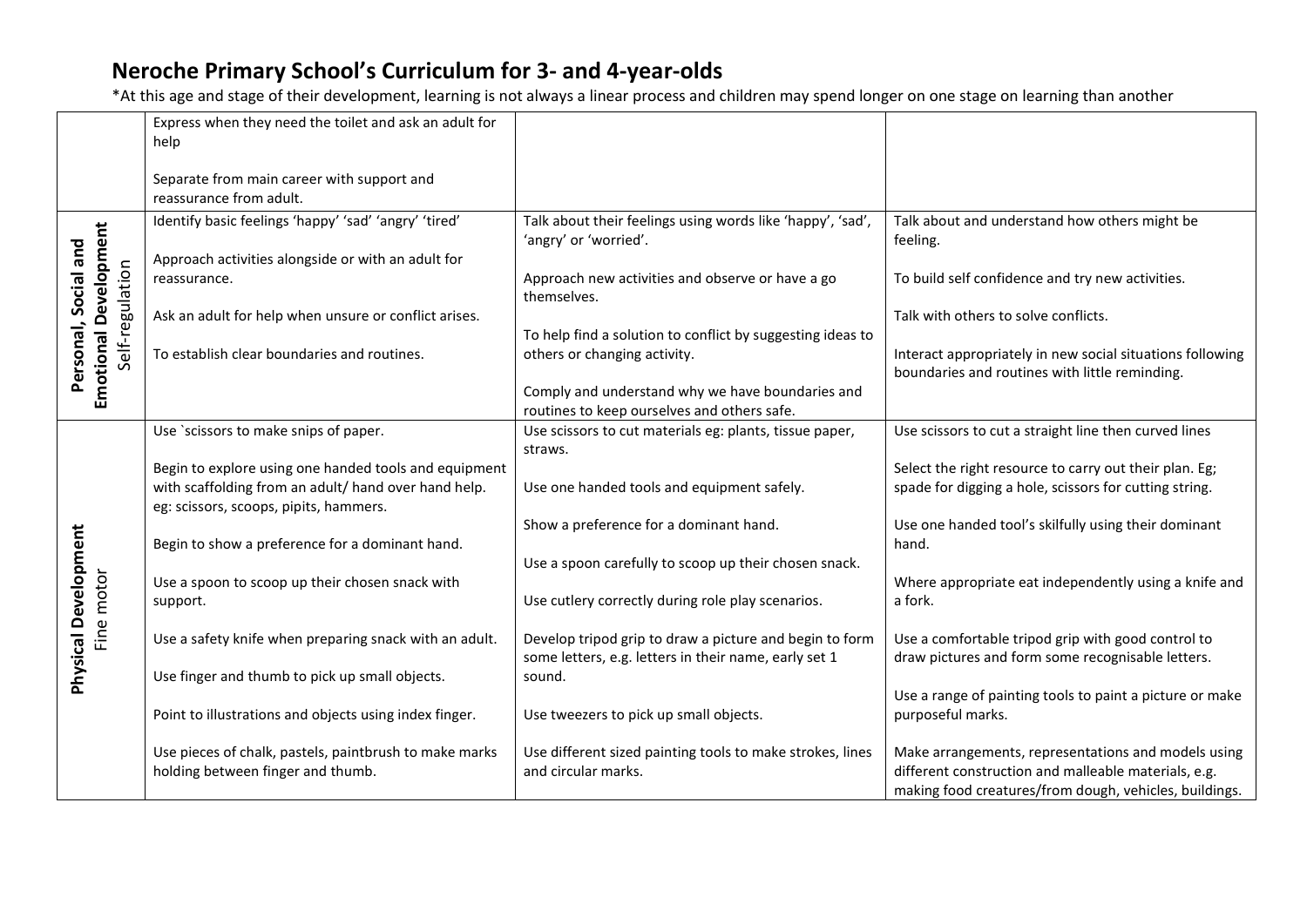|                                            | Explore using a range of large construction materials,<br>e.g. wooden blocks, waffles, junk model materials. | Use smaller construction materials and malleable<br>materials, e.g. duplo, poly M, small wooden bricks,<br>loose parts, mobilo and other types of connect<br>construction kits, playdough and junk model materials. |                                                           |
|--------------------------------------------|--------------------------------------------------------------------------------------------------------------|---------------------------------------------------------------------------------------------------------------------------------------------------------------------------------------------------------------------|-----------------------------------------------------------|
|                                            | Movement and rhythm                                                                                          | Movement and Rhythm                                                                                                                                                                                                 | Movement and rhythm                                       |
|                                            | Run safely                                                                                                   | Follow given instructions as part of a game to move in                                                                                                                                                              | Moving confidently in a range of ways (rolling, crawling, |
|                                            |                                                                                                              | different ways, e.g. Simon says slither, gallop, swim,                                                                                                                                                              | walking, jumping, running, hopping, skipping, climbing)   |
|                                            | Walk steadily on both feet avoiding obstacles by turning                                                     | trot.                                                                                                                                                                                                               |                                                           |
|                                            | or stepping over.                                                                                            |                                                                                                                                                                                                                     | Change direction and speed, moving in different ways      |
|                                            |                                                                                                              | Squat and rise                                                                                                                                                                                                      |                                                           |
|                                            | Explore moving in different ways (rolling, crawling,                                                         |                                                                                                                                                                                                                     | <b>Balancing and coordination</b>                         |
|                                            | walking, jumping, running, hopping, skipping, climbing)                                                      | Follow and give instructions as part of a game to move                                                                                                                                                              |                                                           |
|                                            |                                                                                                              | in different ways on larger outside areas, e.g. crawl                                                                                                                                                               | Balance on one leg or hold a pose using arms to steady    |
|                                            | Make movement in response to music.                                                                          | along a plank, walk along a beam, wade through grass,                                                                                                                                                               | themselves in games, e.g. musical statues.                |
|                                            |                                                                                                              | jump along the logs.                                                                                                                                                                                                |                                                           |
|                                            | Copy sequences and patters on movement which relate                                                          |                                                                                                                                                                                                                     | Climb, balance and jump with control.                     |
|                                            | to music or rhythm, e.g. action songs, heads shoulders                                                       | Come up with their own ways of moving to follow a                                                                                                                                                                   |                                                           |
|                                            | knees and toes                                                                                               | game or task, e.g. decide whether to run, walk or crawl                                                                                                                                                             | Use the peddles and steering to negotiate trikes          |
|                                            |                                                                                                              | across a plank depending on its height and width.                                                                                                                                                                   |                                                           |
| <b>Physical Development</b><br>Gross motor | <b>Balancing and coordination</b>                                                                            |                                                                                                                                                                                                                     | Coordination with equipment                               |
|                                            | Cross arm over from left to right, right to left to touch                                                    | <b>Balance and coordination</b>                                                                                                                                                                                     | Use a range of sports equipment to push, dribble and      |
|                                            | different body parts.                                                                                        | Balance in different positions, yoga poses or gymnastic                                                                                                                                                             | hit a ball from one place to another.                     |
|                                            |                                                                                                              | positions e.g. Pike, tuck, straddle, pencil roll, tuck roll.                                                                                                                                                        |                                                           |
|                                            | Use their feet to push themselves along on trikes                                                            |                                                                                                                                                                                                                     | Introduce children to simple team games which require     |
|                                            |                                                                                                              | Begin to use the peddles when on a trike                                                                                                                                                                            | turn taking and rules, e.g. dodge ball, tag, domes and    |
|                                            | Move whole body to avoid obstacles.                                                                          |                                                                                                                                                                                                                     | dishes.                                                   |
|                                            |                                                                                                              | Jump off an object landing safely on 2 feet.                                                                                                                                                                        |                                                           |
|                                            | Balance objects on different parts of their body, moving                                                     |                                                                                                                                                                                                                     |                                                           |
|                                            | their body to balance, e.g. bean bag on shoulder, leg,                                                       | Go up steps and stairs or climb up apparatus using                                                                                                                                                                  |                                                           |
|                                            | back.                                                                                                        | alternate feet, e.g. make steps using wooden blocks                                                                                                                                                                 |                                                           |
|                                            |                                                                                                              | and benches in hall.                                                                                                                                                                                                |                                                           |
|                                            | Coordination with equipment                                                                                  |                                                                                                                                                                                                                     |                                                           |
|                                            |                                                                                                              | Coordination with equipment                                                                                                                                                                                         |                                                           |
|                                            | Use ribbons, flags, pompoms and streamers to wave                                                            |                                                                                                                                                                                                                     |                                                           |
|                                            | and make large-muscle movements.                                                                             |                                                                                                                                                                                                                     |                                                           |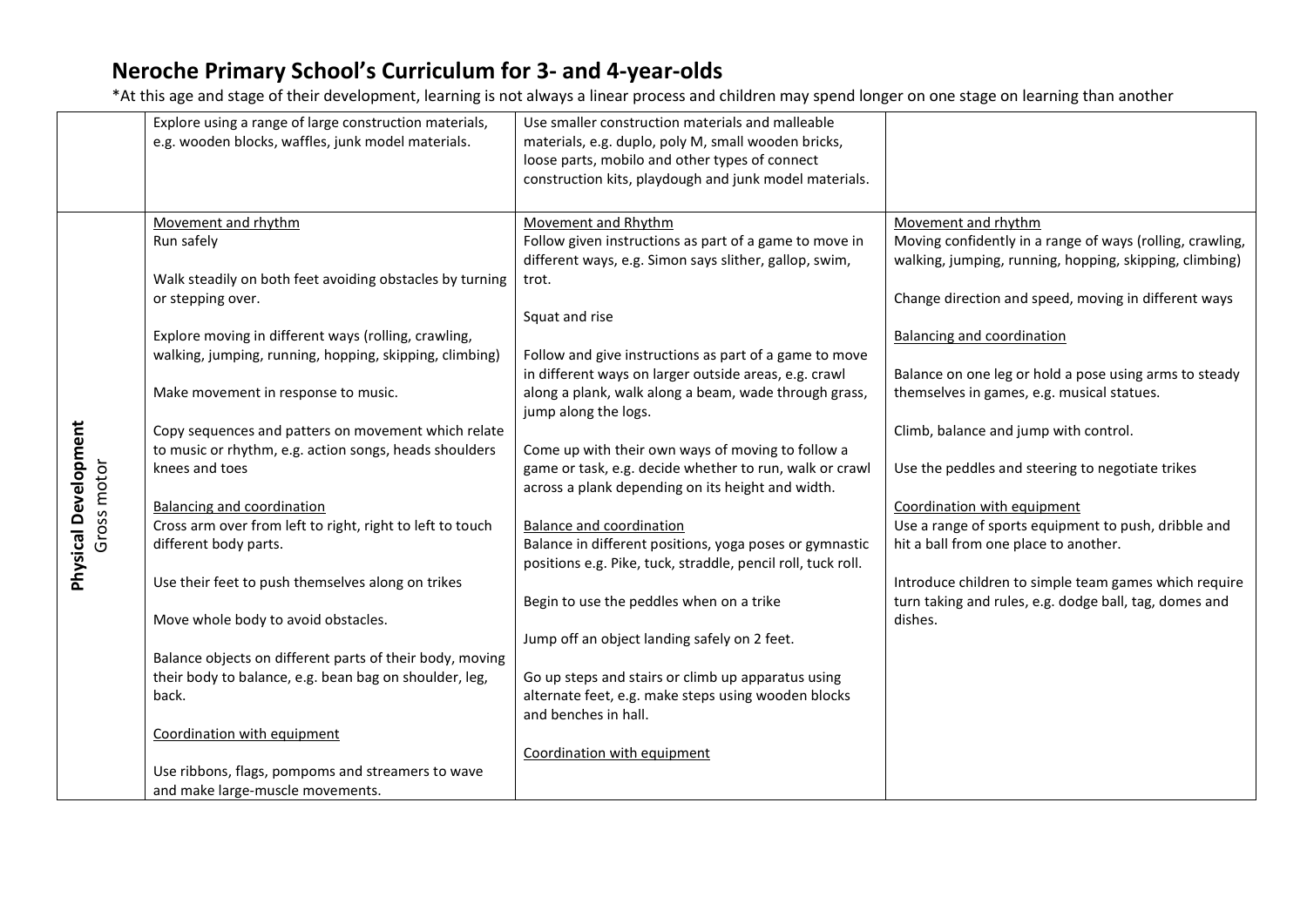|                                                     |                                                                                                     | Throw and catch a weighted item, bean bag in games        |                                                                              |
|-----------------------------------------------------|-----------------------------------------------------------------------------------------------------|-----------------------------------------------------------|------------------------------------------------------------------------------|
|                                                     | Roll a large ball and stop it using hand, e.g. pass around                                          | with an adult, e.g. bean bag in a hoop/bucket, over a     |                                                                              |
|                                                     | circle, skittles.                                                                                   | balancing rope.                                           |                                                                              |
|                                                     | Use large paint rollers to make marks, changing                                                     | Use a range of tools (paint brushes, chalk, dabbers,      |                                                                              |
|                                                     | direction and gradually progress to use large paint                                                 | rollers) to make marks.                                   |                                                                              |
|                                                     | brushes to make marks with water or paint on large                                                  |                                                           |                                                                              |
|                                                     | sheets or along the fence, encourage body crossing.                                                 | Draw pictures using chalk.                                |                                                                              |
|                                                     | Use sticks, natural materials to roll through water, mud,                                           | Kick, roll, throw and catch a ball in group games with an |                                                                              |
|                                                     | paint to make marks.                                                                                | adult.                                                    |                                                                              |
|                                                     |                                                                                                     |                                                           |                                                                              |
|                                                     | Kick, throw and catch a large ball                                                                  |                                                           |                                                                              |
|                                                     | Collect their own coat, bottle, bag, wellies when                                                   | Put an apron or coat on and do zip up independently       | Transition preparation for school starters                                   |
|                                                     | instructed by an adult, one item at a time                                                          |                                                           |                                                                              |
|                                                     |                                                                                                     | Dress and undress with little support (dressing up        | Take shoes on and off independently                                          |
|                                                     | Express when they need the toilet and ask an adult for                                              | clothes)                                                  | Dress and undress independently (dressing up clothes)                        |
|                                                     | help if required                                                                                    | Keeping safe when out and about                           |                                                                              |
|                                                     | wash and dry hands independently                                                                    | Awareness of sensible amounts of screen time              | Use the toilet independently                                                 |
|                                                     |                                                                                                     |                                                           |                                                                              |
|                                                     | understand why it is important to wash our hands and                                                | The importance of exercise and different ways we can      | Learn about healthy and unhealthy foods and the                              |
|                                                     | when throughout the day                                                                             | keep active.                                              | importance of a balanced diet, e.g. its acceptable to                        |
|                                                     | Eating with good manners in a group                                                                 |                                                           | have some treats. (link to growing and planting foods,<br>making salads etc) |
|                                                     |                                                                                                     |                                                           |                                                                              |
| <b>Physical Development</b><br>Health and self-care | Select their own food during snack time                                                             |                                                           |                                                                              |
|                                                     |                                                                                                     |                                                           |                                                                              |
|                                                     | Wash their own plate up and place their food waste<br>and rubbish into the correct bins after snack |                                                           |                                                                              |
|                                                     |                                                                                                     |                                                           |                                                                              |
|                                                     | Line up                                                                                             |                                                           |                                                                              |
|                                                     |                                                                                                     |                                                           |                                                                              |
|                                                     | Importance of brushing teeth and personal hygiene                                                   |                                                           |                                                                              |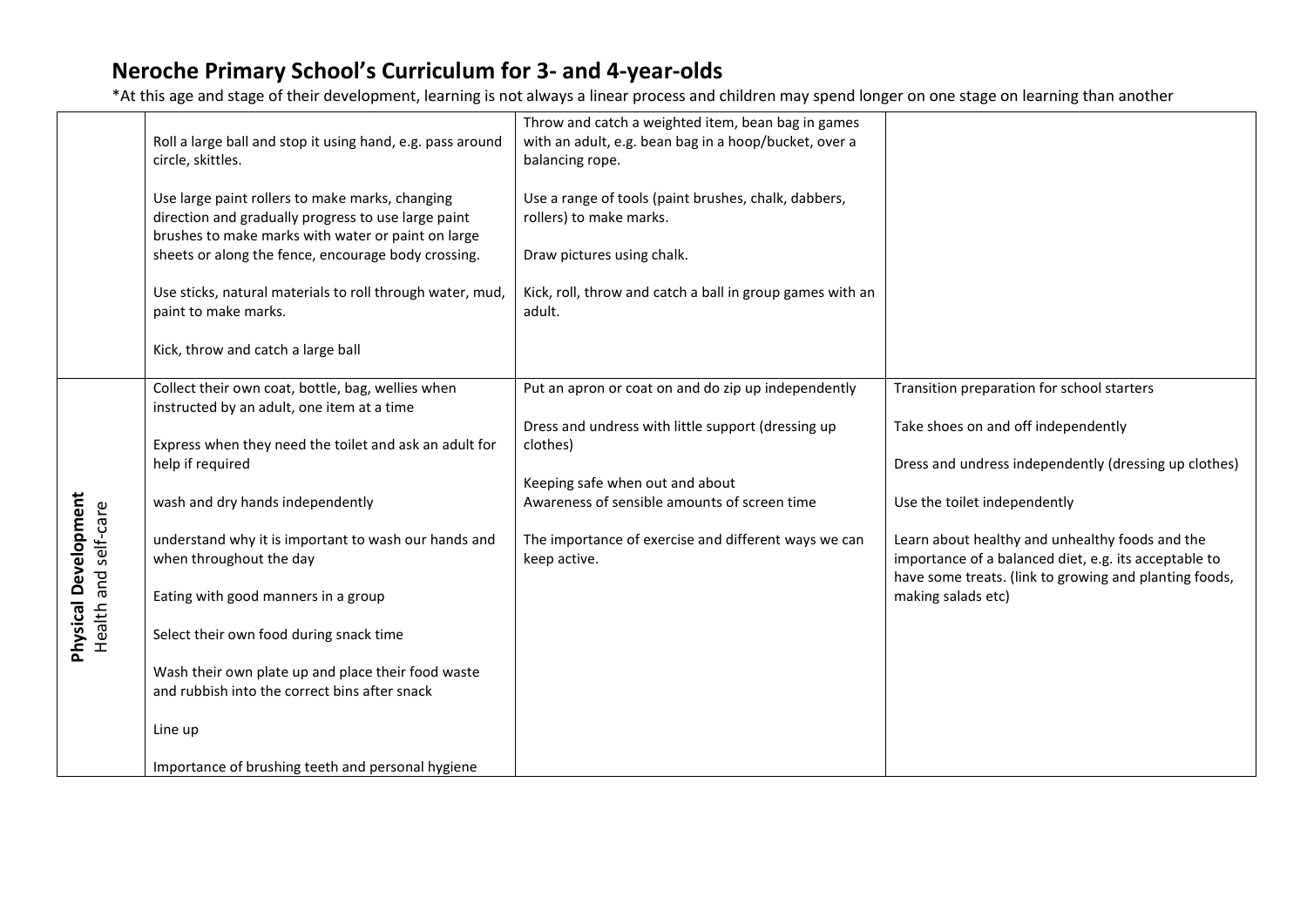|                                                                      | Turns to look at an adult when their name is called and | Makes good eye contact with the person speaking.          | Demonstrating listening behaviours by looking at the       |
|----------------------------------------------------------------------|---------------------------------------------------------|-----------------------------------------------------------|------------------------------------------------------------|
|                                                                      | listens to the instruction.                             |                                                           | person speaking, sitting still and tuning into the         |
|                                                                      |                                                         | Stops listens and responds to an adult's instruction      | speaker.                                                   |
|                                                                      | Stops and listens to an adult's instruction when asked  | when asked to 'show me 5 then show me 10'                 |                                                            |
|                                                                      | to 'show me 5 then show me 10'                          |                                                           | Follows a question or an instruction which has two         |
|                                                                      |                                                         | Listens and engages with longer stories and non-fiction   | parts.                                                     |
|                                                                      | Engages and listens to stories and non-fiction texts;   | texts read as a whole class, beginning to answer          |                                                            |
|                                                                      | recalls characters, setting, main principles and key    | questions about what is happening and how things          | Understands 'why' and 'how' questions                      |
|                                                                      | information when 1:1 or in small groups.                | work.                                                     |                                                            |
|                                                                      |                                                         |                                                           | Beginning to ask 'why' and 'how' questions to further      |
|                                                                      |                                                         |                                                           |                                                            |
|                                                                      | Responds to simple questions                            | Shows an interest in illustrations and what is happening  | their knowledge and understanding.                         |
|                                                                      |                                                         | in the story by talking about the characters, setting and |                                                            |
|                                                                      | Follow simple instructions e.g. one thing at a time     | story structure.                                          | Engage in story times and in non-fiction books by          |
|                                                                      |                                                         |                                                           | following along and joining in with repetitive             |
|                                                                      | Engages in play with an adult for a period of time,     | Begins to ask simple questions, 'what', 'where' 'who'     | words/phrases and answering questions.                     |
| Listening, Attention and Understanding<br>Communication and Language | responding back and forth.                              | 'when'                                                    |                                                            |
|                                                                      |                                                         |                                                           | Retells familiar stories in their play by pretending to be |
|                                                                      | Uses familiar vocabulary from books to talk about what  | Engages in play with other children for a period of time  | characters or using resources                              |
|                                                                      | they have heard and describe the world around them.     | sometimes jumping between ideas                           |                                                            |
|                                                                      |                                                         |                                                           | Remains focused and engaged in an activity sustaining      |
|                                                                      | Enjoy listening to songs and rhymes. May develop        | Asks what unfamiliar vocabulary means                     | play for a longer period of time or until a task is        |
|                                                                      | favourites.                                             |                                                           | complete                                                   |
|                                                                      |                                                         | Learns songs and rhymes confidently joining in during     |                                                            |
|                                                                      | Show they understand action words by pointing to the    | whole class and larger group session. Shows their         | Show understanding of new and familiar vocabulary          |
|                                                                      | correct picture in a book                               | enjoyment by reacting them in their play                  | through application in talk and play                       |
|                                                                      |                                                         | Can predict their own story ending.                       |                                                            |
|                                                                      | Joins in with repetitive words and phrases              |                                                           | Sings a large repertoire of songs, rhymes and poems,       |
|                                                                      |                                                         | Recognises rhythm and rhyme and has fun with it.          | joins in with repeated refrains and uses props and         |
|                                                                      |                                                         |                                                           |                                                            |
|                                                                      | Demonstrates they have understood what has been         |                                                           | actions.                                                   |
|                                                                      | read by using key vocabulary in their play              |                                                           |                                                            |
|                                                                      |                                                         |                                                           |                                                            |
|                                                                      | Listens carefully to songs and rhymes by beginning to   |                                                           |                                                            |
|                                                                      | copy actions and repeated phrases.                      |                                                           |                                                            |
|                                                                      |                                                         |                                                           |                                                            |
|                                                                      |                                                         |                                                           |                                                            |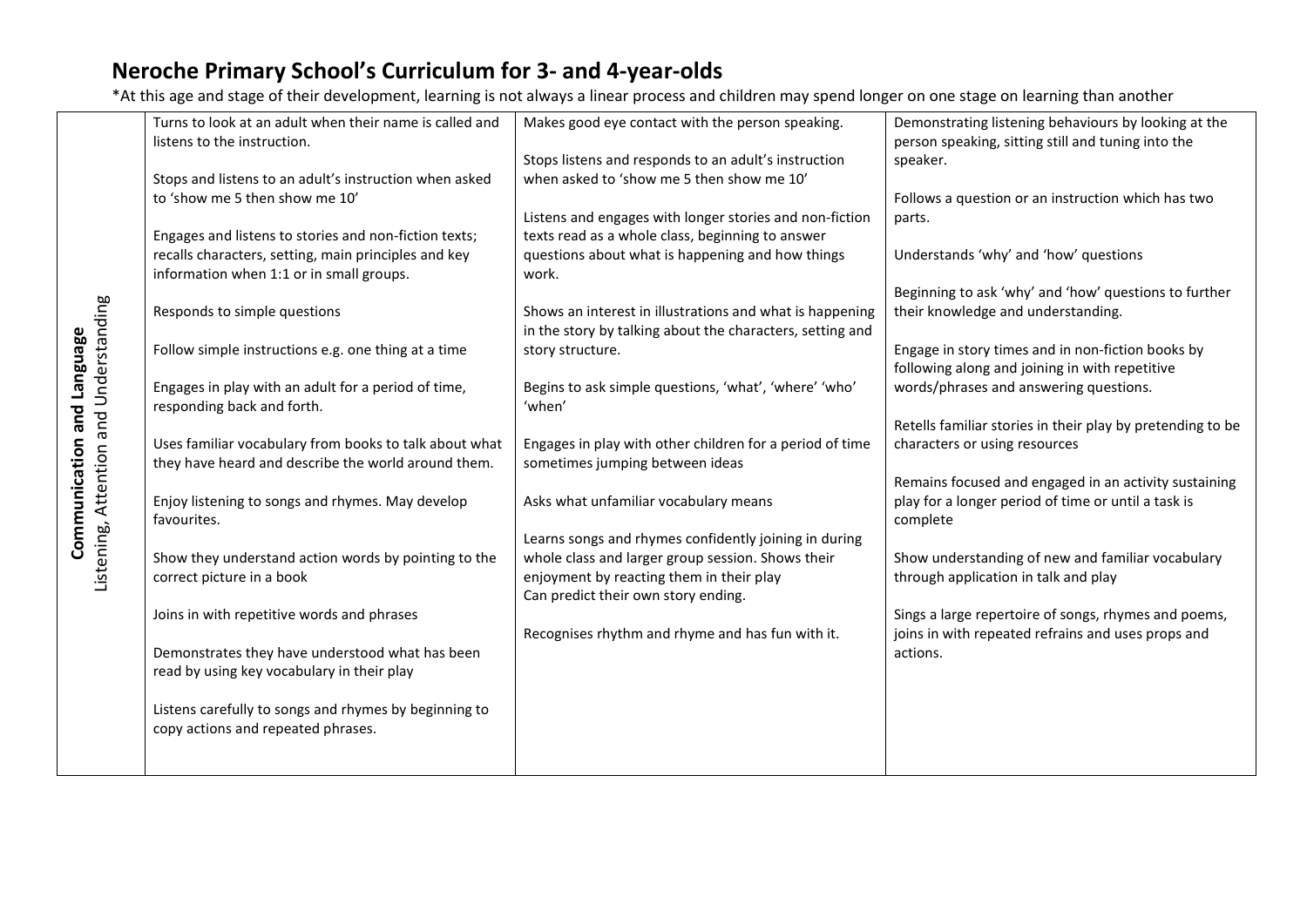| <b>Fangue</b>          | Developing communication with others by stopping,<br>turning to face the person speaking giving eye contact | Talk about their own experiences, describe and retell<br>events  | Use talk to organise thinking and activities.                                                           |
|------------------------|-------------------------------------------------------------------------------------------------------------|------------------------------------------------------------------|---------------------------------------------------------------------------------------------------------|
|                        |                                                                                                             |                                                                  | Begin to use new learnt vocabulary in talk through                                                      |
|                        | Observes body language and begins to copy                                                                   | Begin to learn new vocabulary.                                   | planned opportunities.                                                                                  |
|                        | Puts four or more words together to give meaning or                                                         | Uses speech to create roles in imaginative play.                 | Talk with confidence and retell events using correct                                                    |
| and                    | request an object                                                                                           | Beginning to use complete sentences in everyday talk             | tenses                                                                                                  |
| Speaking               | Frequently asks questions                                                                                   | Hold simple conversations with their peers and adults.           | Explain and clarify their ideas in play                                                                 |
|                        |                                                                                                             | Share and explain their opinion or point of view                 | Use talk to express a point of view, negotiate and<br>problem solve when they disagree with an adult or |
|                        | Uses descriptive vocabulary to describe the world<br>around them, including time, space and function        | Answers simple questions                                         | friend                                                                                                  |
| Communication          | Uses pronouns, plurals and prepositions.                                                                    | Uses sentences of more than 6 words                              | Use conjunctions to connect ideas                                                                       |
|                        |                                                                                                             |                                                                  | Initiates conversations with adults and peers                                                           |
|                        |                                                                                                             |                                                                  | maintaining topic and continuing for many turns                                                         |
|                        | Understand print has meaning and different purposes                                                         | Uses print in play, e.g. menu, shopping list, receipt,<br>recipe | Hearing and saying initial sounds in words                                                              |
|                        | Identifies and talks about print around them, e.g. signs,                                                   |                                                                  | Begin to recognise GPC                                                                                  |
|                        | logos, road signs.                                                                                          | Notices and uses environmental print in their play, e.g.         |                                                                                                         |
|                        |                                                                                                             | road signs, logos, numbers                                       | Oral blending and segmenting cvc words                                                                  |
|                        | Name the parts of a book, e.g. the cover, the author,                                                       |                                                                  |                                                                                                         |
|                        | the page number, the title.                                                                                 | Identifies their name                                            |                                                                                                         |
|                        |                                                                                                             |                                                                  |                                                                                                         |
|                        | Point to words in a book left to right, top to bottom.                                                      |                                                                  |                                                                                                         |
| Literacy               | Understand and identify that a sentence starts with a                                                       | Begin to identify and read set 1 sounds following RWI            |                                                                                                         |
|                        |                                                                                                             | programme                                                        |                                                                                                         |
|                        | capital letters and end in a full stop                                                                      |                                                                  |                                                                                                         |
| Reading (word reading) | Handle books independently holding the correct way                                                          | Can hear the initial sound in a spoken word                      |                                                                                                         |
|                        | up, turns pages, talk about illustrations                                                                   |                                                                  |                                                                                                         |
|                        | Point to some short words and some longer words in a                                                        |                                                                  |                                                                                                         |
|                        | book                                                                                                        |                                                                  |                                                                                                         |
|                        |                                                                                                             |                                                                  |                                                                                                         |
|                        | Identifies the initial letter of their name                                                                 |                                                                  |                                                                                                         |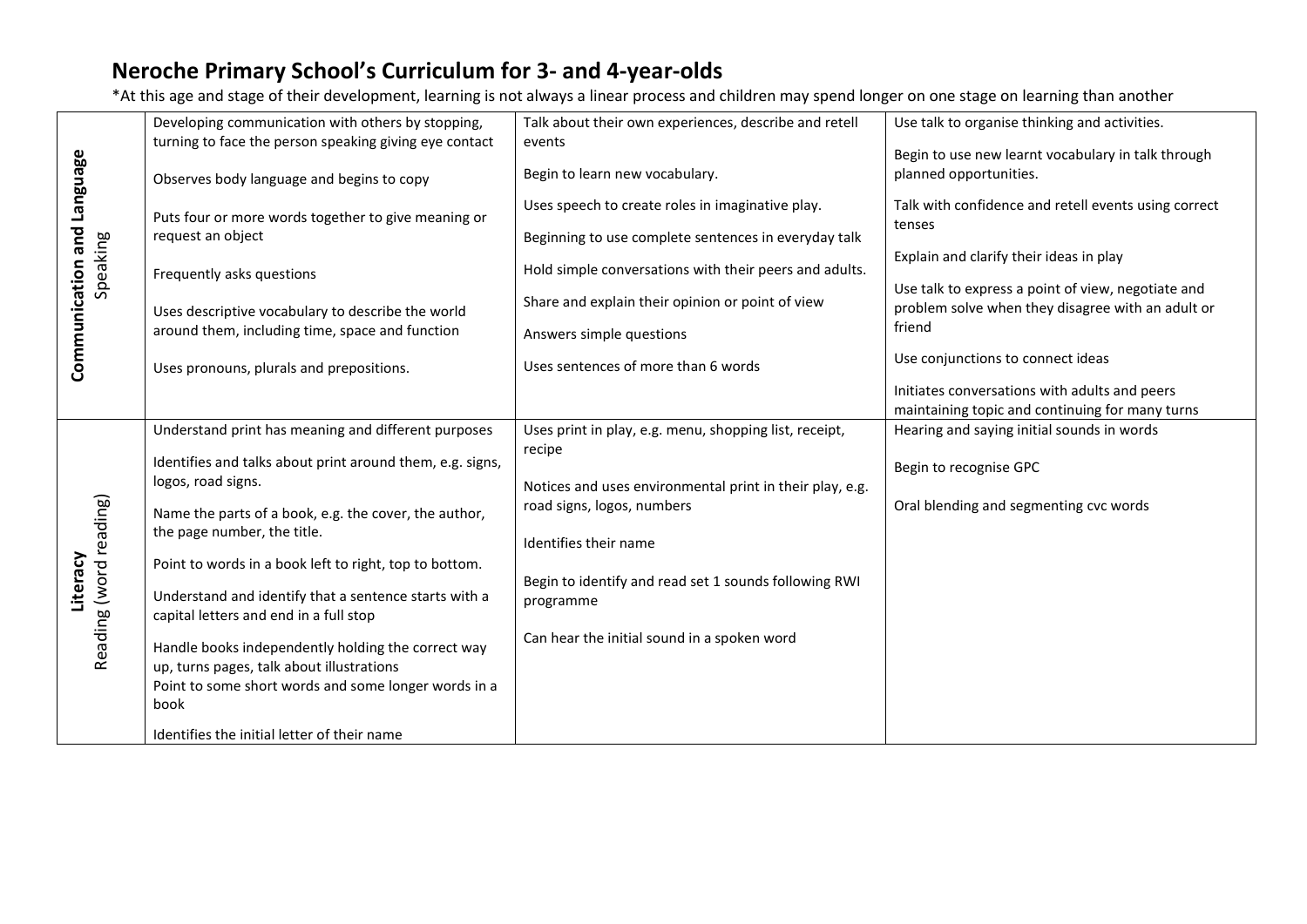|                                     | Listens to and identifies different sounds in the                    |                                                                                 |                                                                                    |
|-------------------------------------|----------------------------------------------------------------------|---------------------------------------------------------------------------------|------------------------------------------------------------------------------------|
|                                     |                                                                      | Recall and discuss stories or information (non-fiction)                         | Recognise words with the same initial sound, e.g. sun,                             |
|                                     | environment                                                          | that has been read to them.                                                     | sausage, snake                                                                     |
|                                     | Listen and join in with rhymes and songs                             | To use new vocabulary which has been influenced by<br>their experience of books | Engage in extended conversations about stories and<br>non-fiction texts in detail. |
|                                     | Listen to stories and join in with repetitive refrains.              |                                                                                 |                                                                                    |
| Reading (comprehension)<br>Literacy | Identify rhyme in spoken words                                       | Invent their own story's based on ones they have been<br>read                   |                                                                                    |
|                                     | Make up rhymes by changing words                                     |                                                                                 |                                                                                    |
|                                     | Spot and suggest rhymes                                              |                                                                                 |                                                                                    |
|                                     | Count and clap out rhythms and syllables in words, e.g.              |                                                                                 |                                                                                    |
|                                     | clap the syllables in their name                                     |                                                                                 |                                                                                    |
|                                     | Describe parts of a story they have heard; setting,                  |                                                                                 |                                                                                    |
|                                     | characters, events.                                                  |                                                                                 |                                                                                    |
|                                     | Make marks using a range of tools, pens, paint, chalk,<br>water etc. | Write letters in their name                                                     | Write letters in the correct order to spell their name                             |
|                                     |                                                                      | Begin to form some set 1 sound letters following the                            | Begin to use correct letter formation for lowercase                                |
|                                     | Sometimes gives meaning to the marks they make and<br>see            | RWI letter formation rhymes                                                     | letters, in line with RWI                                                          |
|                                     |                                                                      | Forms marks with meaning                                                        |                                                                                    |
|                                     | Traces vertical, wavy and zigzag lines                               |                                                                                 |                                                                                    |
|                                     |                                                                      | Distinguishes between the different marks they make                             |                                                                                    |
| Writing<br>Literacy                 |                                                                      | Forms vertical, wavy and zigzag lines with control                              |                                                                                    |
|                                     |                                                                      | Traces anti clockwise lines                                                     |                                                                                    |
|                                     |                                                                      |                                                                                 |                                                                                    |
|                                     |                                                                      |                                                                                 |                                                                                    |
|                                     |                                                                      |                                                                                 |                                                                                    |
|                                     |                                                                      |                                                                                 |                                                                                    |
|                                     |                                                                      |                                                                                 |                                                                                    |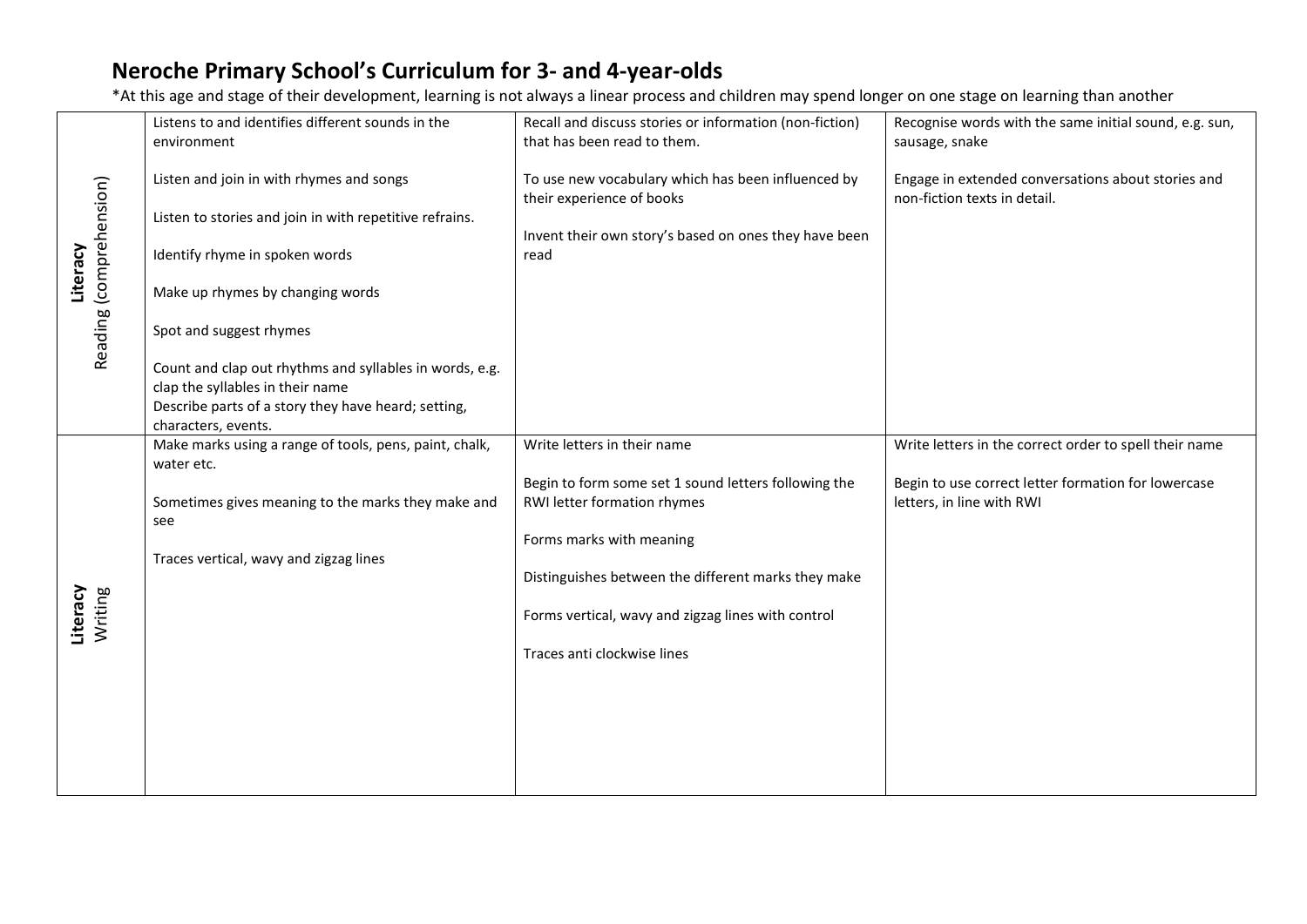Mathematics

**Mathematics** 

|                                                                             | <b>Cardinality and Counting</b>                                                                                                                                                                                                                                                                    |                                                                                                                                                                                                                                                                                                                                                       |                                                                                                                                                                                                                                                                                                                                                                                                                                                                                                                                                       |  |  |  |
|-----------------------------------------------------------------------------|----------------------------------------------------------------------------------------------------------------------------------------------------------------------------------------------------------------------------------------------------------------------------------------------------|-------------------------------------------------------------------------------------------------------------------------------------------------------------------------------------------------------------------------------------------------------------------------------------------------------------------------------------------------------|-------------------------------------------------------------------------------------------------------------------------------------------------------------------------------------------------------------------------------------------------------------------------------------------------------------------------------------------------------------------------------------------------------------------------------------------------------------------------------------------------------------------------------------------------------|--|--|--|
| Progression based on https://www.ncetm.org.uk/in-the-classroom/early-years/ | Begins to say numbers in order, some of which are in the right<br>order (ordinality)<br>May engage in counting-like behaviour in play and saying<br>some numbers in sequence, e.g. 1,2,3<br>In everyday situations, takes or gives two or three objects<br>from a group                            | Beginning to notice numerals (number symbols)<br>Beginning to count on their fingers.<br>May enjoy counting verbally as far as they can go<br>Uses some number names and number language within play                                                                                                                                                  | Points or touches (tags) each item, saying one number for<br>each item, using the stable order of 1,2,3,4,5.<br>May show fascination with large numbers<br>Begin to recognise numerals 0 to 10<br>Subitises one, two and three objects (without counting)<br>Counts up to five items, recognising that the last number said<br>represents the total counted so far (cardinal principle)<br>Links numerals with amounts up to 5 and maybe beyond<br>Explores using a range of their own marks and signs to which<br>they ascribe mathematical meanings |  |  |  |
|                                                                             | composition                                                                                                                                                                                                                                                                                        |                                                                                                                                                                                                                                                                                                                                                       |                                                                                                                                                                                                                                                                                                                                                                                                                                                                                                                                                       |  |  |  |
|                                                                             |                                                                                                                                                                                                                                                                                                    |                                                                                                                                                                                                                                                                                                                                                       | Through play and exploration, beginning to learn that<br>numbers are made up (composed) of smaller numbers<br>Beginning to use understanding of number to solve practical<br>problems in play and meaningful activities<br>Beginning to recognise that each counting number is one<br>more than the one before<br>Separates a group of three or four objects in different ways,<br>beginning to recognise that the total is still the same                                                                                                            |  |  |  |
|                                                                             | Comparison                                                                                                                                                                                                                                                                                         |                                                                                                                                                                                                                                                                                                                                                       |                                                                                                                                                                                                                                                                                                                                                                                                                                                                                                                                                       |  |  |  |
|                                                                             | Responds to words like lots or more                                                                                                                                                                                                                                                                | Beginning to compare and recognise changes in numbers of<br>things, using words like more, lots or 'same'                                                                                                                                                                                                                                             | Compares two small groups of up to five objects, saying when<br>there are the same number of objects in each group, e.g.<br>You've got two, I've got two. Same!                                                                                                                                                                                                                                                                                                                                                                                       |  |  |  |
|                                                                             | <b>Pattern</b>                                                                                                                                                                                                                                                                                     |                                                                                                                                                                                                                                                                                                                                                       |                                                                                                                                                                                                                                                                                                                                                                                                                                                                                                                                                       |  |  |  |
|                                                                             | Becoming familiar with patterns in daily routines<br>Joins in with and predicts what comes next in a story or<br>rhyme<br>Beginning to arrange items in their own patterns, e.g. lining<br>up toys                                                                                                 | Joins in and anticipates repeated sound and action patterns<br>Is interested in what happens next using the pattern of<br>everyday routines                                                                                                                                                                                                           | Creates their own spatial patterns showing some organisation<br>or regularity<br>Explores and adds to simple linear patterns of two or three<br>repeating items, e.g. stick, leaf (AB) or stick, leaf, stone (ABC)<br>Joins in with simple patterns in sounds, objects, games and<br>stories dance and movement, predicting what comes next                                                                                                                                                                                                           |  |  |  |
|                                                                             | <b>Shape and Space</b>                                                                                                                                                                                                                                                                             |                                                                                                                                                                                                                                                                                                                                                       |                                                                                                                                                                                                                                                                                                                                                                                                                                                                                                                                                       |  |  |  |
|                                                                             | Pushes objects through different shaped holes, and attempts<br>to fit shapes into spaces on inset boards or puzzles<br>Beginning to select a shape for a specific space<br>Enjoys using blocks to create their own simple structures and<br>arrangements<br>Enjoys filling and emptying containers | Moves their bodies and toys around objects and explores<br>fitting into spaces<br>Begins to remember their way around familiar environments<br>Responds to some spatial and positional language<br>Explores how things look from different viewpoints including<br>things that are near or far away<br>Chooses puzzle pieces and tries to fit them in | Responds to and uses language of position and direction<br>Predicts, moves and rotates objects to fit the space or create<br>the shape they would like<br>Chooses items based on their shape which are appropriate for<br>the child's purpose<br>Responds to both informal language and common shape<br>names                                                                                                                                                                                                                                         |  |  |  |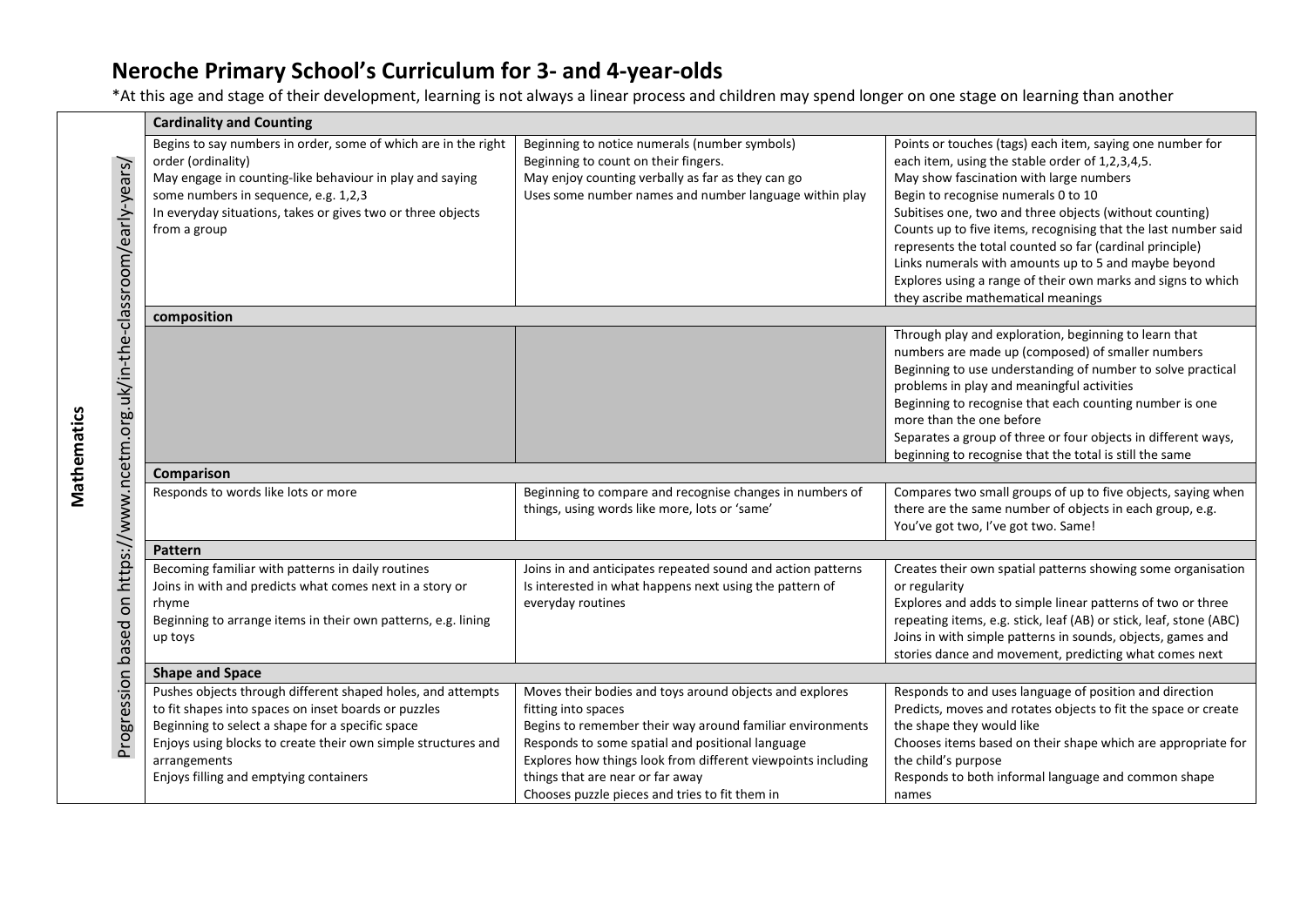|                                                               | Investigates fitting themselves inside and moving through<br>spaces                                                                                                                                                                | Recognises that two objects have the same shape<br>Makes simple constructions                                                                                                                                   | Shows awareness of shape similarities and differences<br>between objects<br>Enjoys partitioning and combining shapes to make new<br>shapes with 2D and 3D shapes<br>Attempts to create arches and enclosures when building,<br>using trial and improvement to select blocks |
|---------------------------------------------------------------|------------------------------------------------------------------------------------------------------------------------------------------------------------------------------------------------------------------------------------|-----------------------------------------------------------------------------------------------------------------------------------------------------------------------------------------------------------------|-----------------------------------------------------------------------------------------------------------------------------------------------------------------------------------------------------------------------------------------------------------------------------|
|                                                               | <b>Measure</b>                                                                                                                                                                                                                     |                                                                                                                                                                                                                 |                                                                                                                                                                                                                                                                             |
|                                                               | Shows an interest in size and weight<br>Explores capacity by selecting, filling and emptying<br>containers, e.g. fitting toys in a pram<br>Beginning to understand that things might happen now or at<br>another time, in routines | Explores differences in size, length, weight and capacity<br>Beginning to understand some talk about immediate past and<br>future<br>Beginning to anticipate times of the day such as mealtimes or<br>home time | In meaningful contexts, finds the longer or shorter, heavier or<br>lighter and more/less full of two items<br>Recalls a sequence of events in everyday life and stories                                                                                                     |
|                                                               | Talk about themselves                                                                                                                                                                                                              | Talk about their immediate friend and families                                                                                                                                                                  | Listen to stories about fictional and non-fictional                                                                                                                                                                                                                         |
|                                                               | Talk about past events that they have experienced e.g.<br>peers houses, visits at the weekend, holidays they have<br>enjoyed.                                                                                                      | Talk about different jobs that are familiar to them, e.g.<br>mummy is a vet she looks after animals.<br>Recognise that some things have changed over time. Look                                                 | characters from the past and present.<br>Talk about extended members of their family, e.g.<br>cousins, auntie who lives in another country                                                                                                                                  |
| Understanding the World<br>Past and Present                   | Talk about photos and pictures of familiar people, e.g.<br>family and friends                                                                                                                                                      | at and discuss pictures/ photos of themselves as a baby<br>and now they are older, photos showing familiar places,<br>objects, machines, clothing taken in the past.                                            | Know that things happened before they were born                                                                                                                                                                                                                             |
|                                                               | Talk about who they live with                                                                                                                                                                                                      |                                                                                                                                                                                                                 | Asks questions about things that happened in the past,<br>e.g. dinosaurs                                                                                                                                                                                                    |
|                                                               | Understands that some things exist and then they are<br>gone, e.g. bob ate a biscuit                                                                                                                                               |                                                                                                                                                                                                                 |                                                                                                                                                                                                                                                                             |
|                                                               | Is curious about people and shows interest in stories<br>about people, animals or objects that they are familiar<br>with or which fascinate them                                                                                   | Has a sense of own immediate family and relations and<br>pets                                                                                                                                                   | Shows interest in the lives of people who are familiar to<br>them                                                                                                                                                                                                           |
| Understanding the World<br>People, Culture and<br>Communities | Is interested in photographs of themselves and other<br>familiar people and objects                                                                                                                                                | In pretend play, imitates everyday actions and events<br>from own family and cultural background, e.g. making<br>and drinking tea, going to the barbers, being a cat, dog                                       | Enjoys joining in with family customs and routines<br>Remembers and talks about significant events in their                                                                                                                                                                 |
|                                                               | Enjoys stories about people and is interested in                                                                                                                                                                                   | or bird                                                                                                                                                                                                         | own experience                                                                                                                                                                                                                                                              |
|                                                               | photographs of themselves with these.                                                                                                                                                                                              | Beginning to have their own friends                                                                                                                                                                             | Recognises and describes special times or events for<br>family or friends                                                                                                                                                                                                   |
|                                                               |                                                                                                                                                                                                                                    | Learns that they have similarities and differences that                                                                                                                                                         |                                                                                                                                                                                                                                                                             |
|                                                               |                                                                                                                                                                                                                                    | connect them to, and distinguish them from, others                                                                                                                                                              | Shows interest in different occupations and ways of life<br>indoors and outdoors                                                                                                                                                                                            |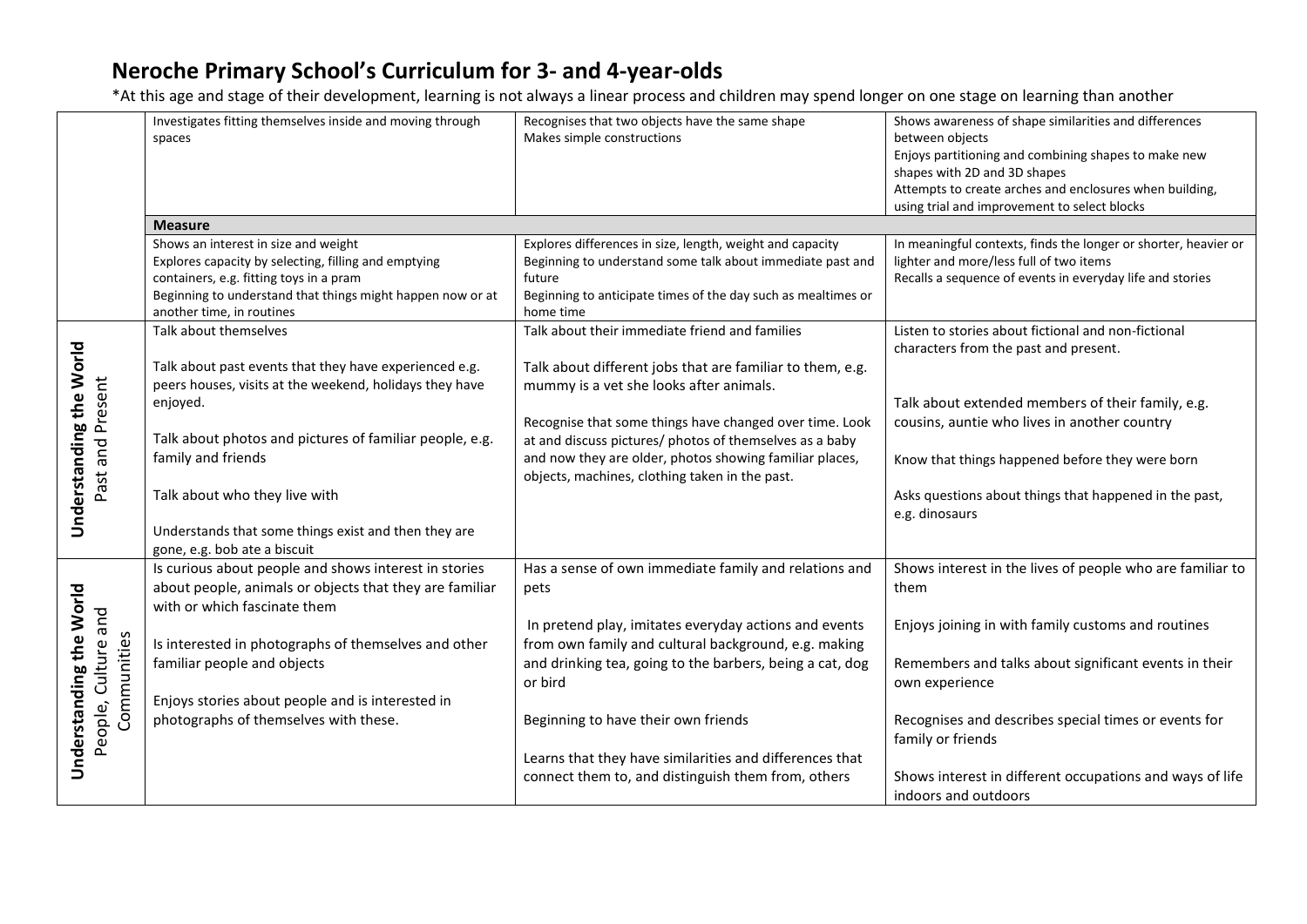|                         |                                                                            |                                                                                                               | Knows some of the things that make them unique, and                                                                 |
|-------------------------|----------------------------------------------------------------------------|---------------------------------------------------------------------------------------------------------------|---------------------------------------------------------------------------------------------------------------------|
|                         |                                                                            |                                                                                                               | can talk about some of the similarities and differences                                                             |
|                         |                                                                            |                                                                                                               | in relation to friends or family                                                                                    |
|                         | Identify the changes that take place in the natural                        | Identify the features in the natural world of winter and                                                      | Identify the features in the natural world of spring and                                                            |
|                         | world in the autumn and winter.                                            | spring.                                                                                                       | summer.                                                                                                             |
|                         | Know how the changing seasons affects their own                            | Notices detailed features of objects in their                                                                 | Explore plants in their immediate environment. Plant                                                                |
|                         | behaviour, experiences and needs e.g. longer nights,                       | environment                                                                                                   | seeds to watch how they grow and make observations                                                                  |
|                         | needing to wear warmer clothing, turning on the                            |                                                                                                               | over time, e.g. verbalising what they can see, taking                                                               |
|                         | heating.                                                                   | Can talk about some of the things they have observed<br>and experienced such as plants, animals, natural and  | photos etc.                                                                                                         |
|                         | Explore collections of natural materials, e.g. shells,                     | found objects                                                                                                 | Watch how things change over time, e.g. an apple core                                                               |
|                         | pebbles, bark, pinecones                                                   |                                                                                                               | going brown, ice cubes melting, eggs cooking.                                                                       |
|                         |                                                                            | Enjoys playing with small world reconstructions,                                                              |                                                                                                                     |
|                         | Use all senses to explore the natural world around<br>them                 | building on first-hand experiences, e.g. visiting farms,                                                      | Begin to understand the need to respect and care for                                                                |
|                         |                                                                            | garages, train tracks, walking by river or lake                                                               | the natural environment and all living things, e.g. share<br>stories about the environment, climate change, habitat |
|                         | Use descriptive vocabulary to talk about what they                         | Explore making and feeling different forces, e.g.                                                             | erosion etc.                                                                                                        |
| The Natural World       | observe                                                                    | pushing water with plastic boat, stretch elastic band,                                                        |                                                                                                                     |
|                         |                                                                            | snap twig, magnets                                                                                            |                                                                                                                     |
|                         | Investigate and make arrangements with natural<br>materials                | Use vocabulary related to the exploration of forces                                                           |                                                                                                                     |
| Understanding the World |                                                                            |                                                                                                               |                                                                                                                     |
|                         | Explore different technology that supports children to                     | Describe and explore man made materials                                                                       |                                                                                                                     |
|                         | investigate the world around them, e.g. magnifying                         |                                                                                                               |                                                                                                                     |
|                         | glass, binoculars, wind up torch shadows, cogs, tablets<br>to take photos. | Talk about the use of forces on everyday objects,<br>machinery. E.g. retracting door, boats, trains, gravity, |                                                                                                                     |
|                         |                                                                            | aeroplanes.                                                                                                   |                                                                                                                     |
|                         | Remembers where objects belong outside                                     |                                                                                                               |                                                                                                                     |
|                         |                                                                            |                                                                                                               |                                                                                                                     |
|                         |                                                                            |                                                                                                               |                                                                                                                     |
|                         |                                                                            |                                                                                                               |                                                                                                                     |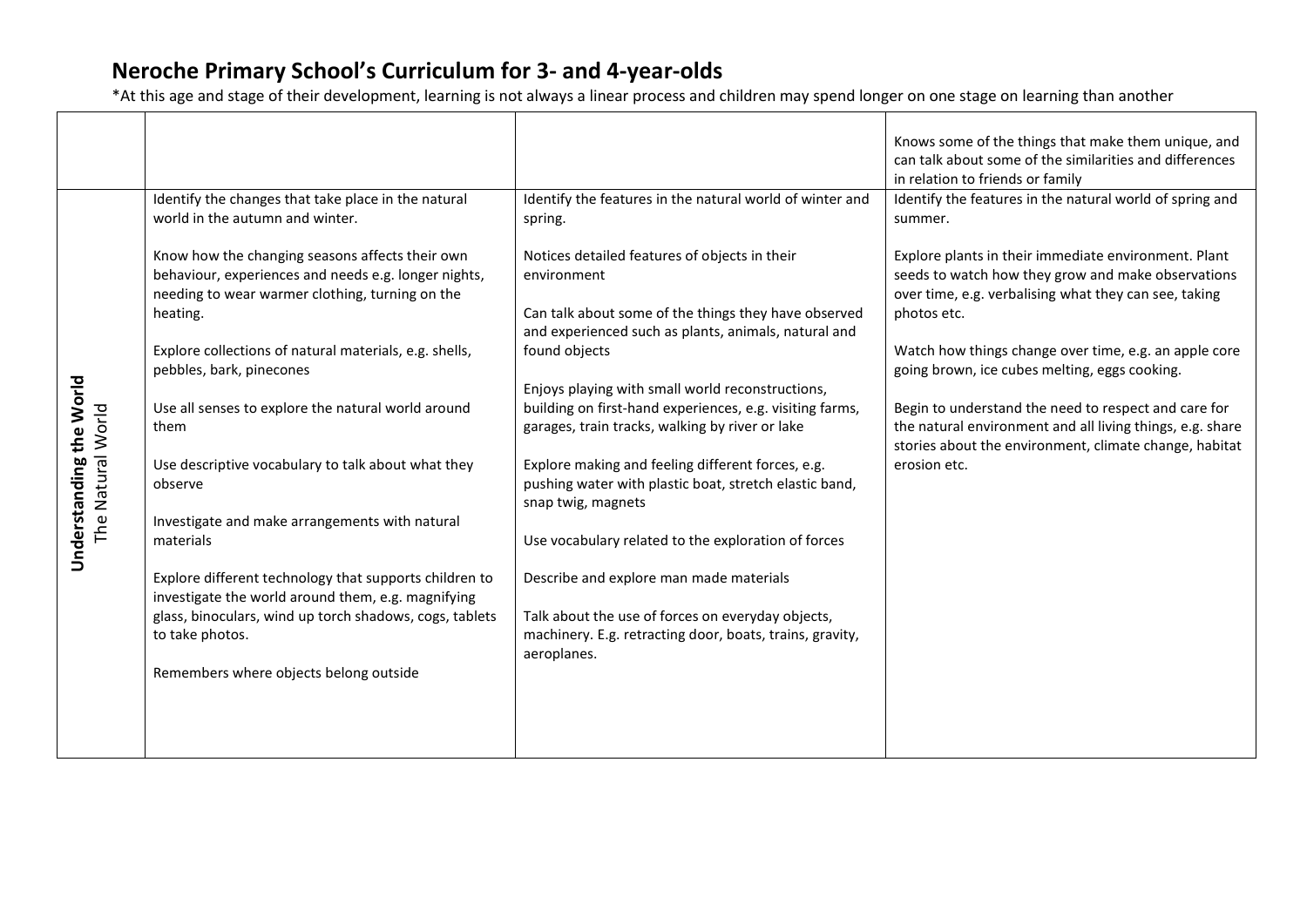|                                                                | Explore different materials freely, to develop their ideas<br>about how to use them and what to make. Adult<br>suggestions to support their developing ideas. | Develop their own ideas and then decide which<br>materials to use to express them, with adult support to<br>offer suggestions.                                     | Join different materials with an understanding of how<br>to secure them together without adult support.                                                                                                                                                                                                                                                                                                                                                                                                                                                                                                                                                                                 |  |
|----------------------------------------------------------------|---------------------------------------------------------------------------------------------------------------------------------------------------------------|--------------------------------------------------------------------------------------------------------------------------------------------------------------------|-----------------------------------------------------------------------------------------------------------------------------------------------------------------------------------------------------------------------------------------------------------------------------------------------------------------------------------------------------------------------------------------------------------------------------------------------------------------------------------------------------------------------------------------------------------------------------------------------------------------------------------------------------------------------------------------|--|
| Expressive Arts and Design<br>Creating with materials          | Children to draw from their imagination and<br>observations, using shapes and lines to express their<br>thinking.<br>Explore instruments in free play.        | Begin to create closed shapes to represent objects, with<br>adult support and guidance, helping to add details<br>Explore instruments with adults, copying sounds. | Independently create closed shapes with continuous<br>lines and begin to use these shapes to represent<br>objects. Spending sustained time on these activities<br>with independence (although some adult support will<br>still be required and appropriate for this stage).<br>Draw with increasing complexity and detail,<br>such as representing a face with a circle and including<br>details. Use drawing to represent ideas like movement<br>or loud noises. Show different emotions in their<br>drawings and paintings, like happiness, sadness, fear,<br>etc. Explore colour and colour mixing. Show different<br>emotions in their drawings - happiness, sadness, fear,<br>etc. |  |
|                                                                |                                                                                                                                                               |                                                                                                                                                                    | Play instruments with increasing control to express<br>their feelings and ideas.                                                                                                                                                                                                                                                                                                                                                                                                                                                                                                                                                                                                        |  |
|                                                                | Listen with increased attention to sounds.<br>Remember lines from songs/rhymes, increasingly                                                                  | Listen with increased attention to sounds. Respond to<br>what they have heard, expressing their thoughts and<br>feelings.                                          | Take part in active listening activities. E.g. listening<br>whilst painting or drawing, or whilst moving.                                                                                                                                                                                                                                                                                                                                                                                                                                                                                                                                                                               |  |
| Being Imaginative and Expressive<br>Expressive Arts and Design | joining in with group singing.                                                                                                                                | Join in with group singing, beginning to match the pitch                                                                                                           | Remember and sing entire songs. Sing the pitch of a<br>tone sung by another person ('pitch match'). Sing the                                                                                                                                                                                                                                                                                                                                                                                                                                                                                                                                                                            |  |
|                                                                | Respond to sounds, e.g. music, by moving body in their<br>own way                                                                                             | sung by another person. Start to use known songs to<br>create their own music.                                                                                     | melodic shape of familiar songs. Create their own songs<br>or improvise a song around one they know.                                                                                                                                                                                                                                                                                                                                                                                                                                                                                                                                                                                    |  |
|                                                                | Take part in simple pretend play, using an object<br>to represent something else even though they are not<br>similar.                                         | Respond to sounds with increasing control, e.g.<br>following an adults actions                                                                                     | Respond to sounds by creating a dance with certain<br>moves                                                                                                                                                                                                                                                                                                                                                                                                                                                                                                                                                                                                                             |  |
|                                                                |                                                                                                                                                               | Begin to develop complex stories using small<br>world equipment like animal sets, dolls and dolls<br>houses, etc.                                                  | Make imaginative and complex 'small worlds' with<br>blocks and construction kits, such as a city with<br>different buildings and a park.                                                                                                                                                                                                                                                                                                                                                                                                                                                                                                                                                |  |
|                                                                |                                                                                                                                                               |                                                                                                                                                                    | Begin to engage in imaginative play alongside other<br>children engaged in the same theme.                                                                                                                                                                                                                                                                                                                                                                                                                                                                                                                                                                                              |  |